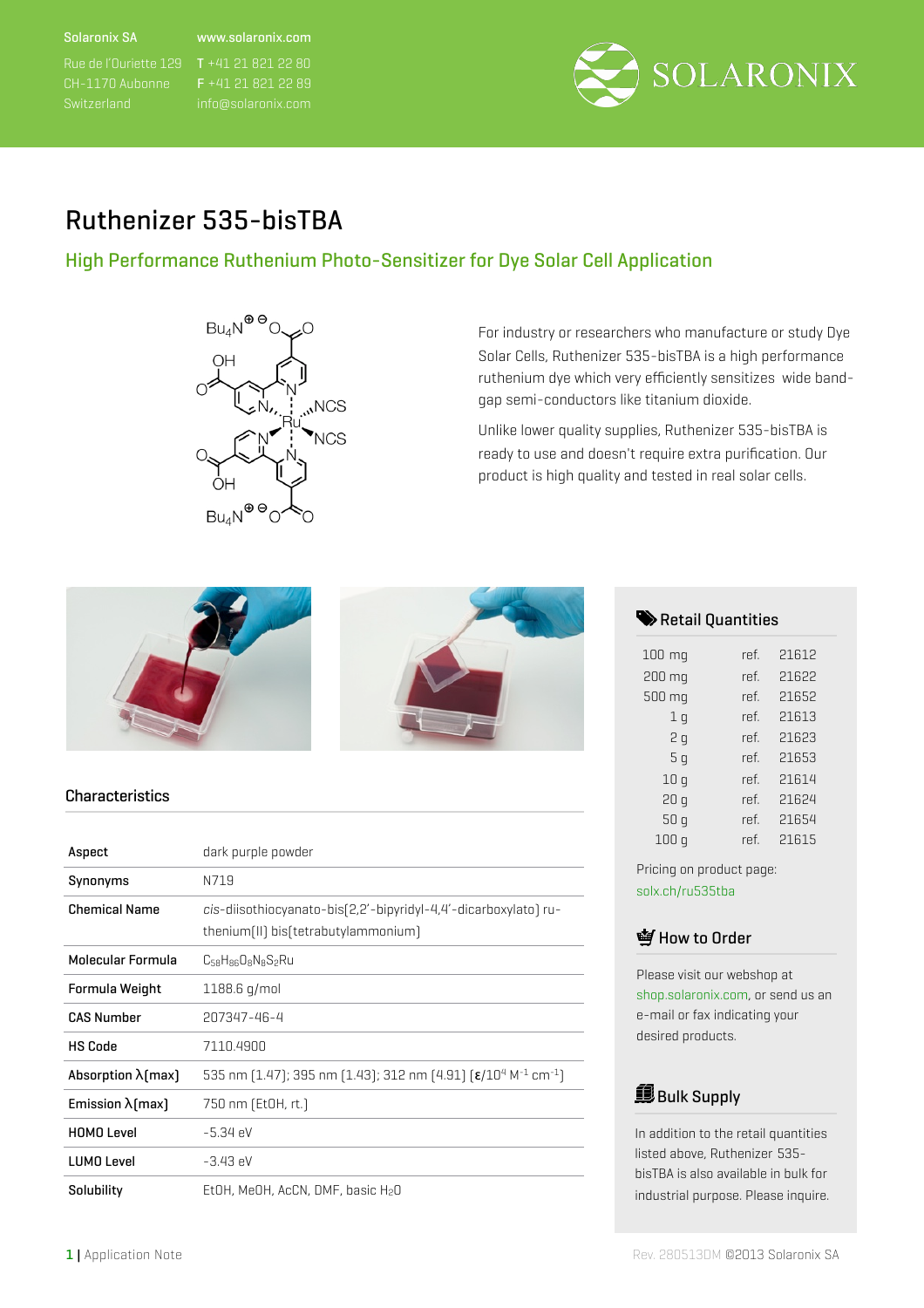

## **USAGE**

Ruthenizer 535-bisTBA is known to very efficiently photosensitize very efficiently titanium dioxide (titania) in the visible spectrum up to a wavelength of ~750 nm. This compound is commonly referred as N719 in the literature. It is so far one of the best pigment for Dye Solar Cells and has become an industry standard.

Ruthenizer 535-bisTBA is used to prepare staining solutions in which metal-oxide semi-conductor electrodes will be immersed. The dye naturally adsorbs on the semiconductor, resulting in a colored electrode bearing a sensitizing layer of dye molecules.

#### Staining Procedure For Titania Electrodes

Weight the amount of dry powder necessary to make a 0.5 mM ethanol solution of the required volume. Make sure the volume is sufficient to completely immerse the electrode(s).

*The addition of chenodeoxycholic acid (10 fold) in the staining solution yields a significant performance boost.* 

Place the dye powder in a sealable container and add the required volume of ethanol. Absolute ethanol is good, but not strictly necessary. Alternatively, methanol can be equally employed with this dye.

Stir the mixture in a sealed vessel at room temperature (e.g. a glass bottle with stir bar). The solution rapidly turns dark purple although most of the solid is yet to be dissolved. Coarse grains can take awhile to dissolve, so prolong stirring until no traces of solid are visible.

*If necessary, briefly sonicate the solution to help dissolution. Beware that excessive sonication is potentially harmful to the dye molecules.*

Position the titania electrodes in a flat-bottomed, sealable container, side by side, with titania layers facing up. This is important in order to prevent scratching the fragile titania surface.

Pour a freshly prepared dye solution into the container and fully immerse the electrodes. Too little liquid won't allow the titania surface to adsorb enough dye and the electrodes may appear unevenly colored.

*For best results fire the titania electrodes just before staining so that they don't pick up ambient moisture. It is best to put them in the staining bath while still warm, 50-60°C. Such mesoporous titania electrodes are easily polluted by volatile substances.*

Seal the container with a lid and wait for the titania surface to get entirely stained. This takes several hours and can be conveniently left overnight. Make sure to avoid excessive light exposure during the staining process. Dye molecules are very light sensitive in solution, and even more so when adsorbed on titania and dry.

Remove the stained electrodes with plastic tweezers (to avoid metal traces pollution). Rinse thoroughly with ethanol to remove any excess dye which could otherwise cause a detrimental build up of dye molecule. Discard the rinsing waste.

*Staining solutions can be reused several times, provided the concentration is sufficient. However, dye solutions are not suitable for long term storage. Dye oxidation and precipitation may occur over time. It is preferable to store the dried dye powder in its original container and prepare solutions when needed.*

Completely dry the electrodes with an inert gas flow or with a brief blow of a hair-drier from a reasonable distance. Make sure to assemble the solar cells immediately. Stained electrodes are fragile, keep them in a sealed environment away from light until you are ready for assembly.

A properly stained titania electrode should look quite dark (especially if opaque) and purple (in any case), otherwise it will result in poor cell performance.

### Common Pitfalls

A white or faded coloration indicates poor staining, the entire surface of the electrode visibly didn't get colored. Try to increase the dye concentration or lengthen the staining time. If the problem persists, use recommend staining conditions for troubleshooting, change solvent, or check for moisture in the solution.

It could also indicate the structure of the titania electrode is not porous enough. Investigate possible titania issues such as firing process, poor porosity, or large particle size.

A brownish stained electrode indicates the dye has been oxidized, it's no longer purple. Discard the staining solution for a fresh one if it has changed color as well. Also, avoid exposing freshly stained electrodes to ambient atmos-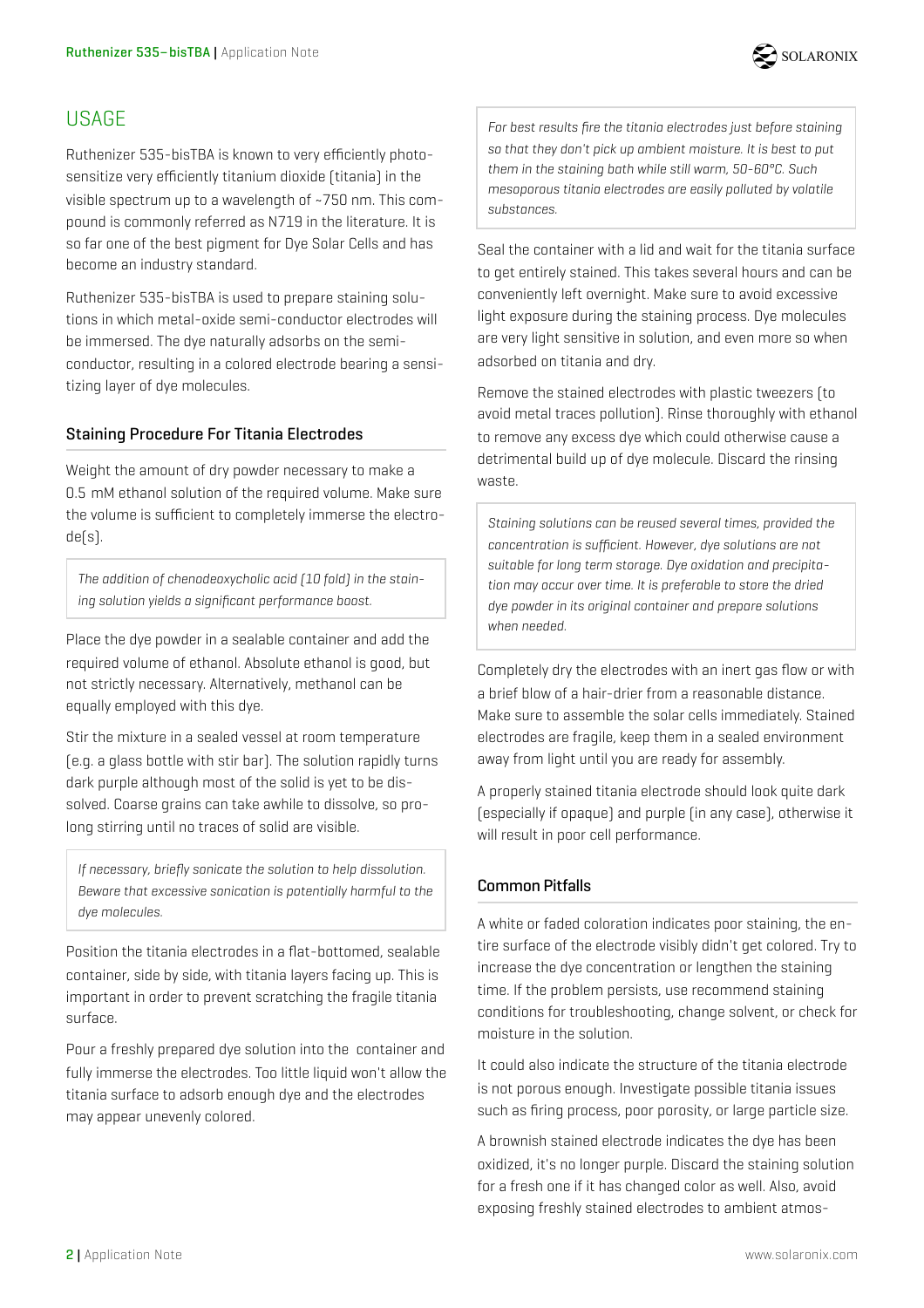

phere or moisture of too long, dye molecules adsorbed on the titania can be easily oxidized, especially when exposed to light.

Staining the electrodes for too long will severely reduce solar cell performance due to dye molecule buildup. Consider using a lower concentration, or shorten the staining time if possible.

## **FXAMPLE**

#### A Dye Solar Cell Sensitized with Ruthenizer 535-bisTBA

A 36 mm2 titania photo-anode was prepared with 2 prints of Ti-Nanoxide T/SP and 1 print of Ti-Nanoxide R/SP on a piece of TCO22-7 glass substrate. The electrode was treated with TiCl<sub>4</sub>, and stained in a solution of Ruthenizer 535-bisTBA using the procedure described above with chenodeoxycholic acid (1:10) as a co-adsorbent. A platinum coated cathode was prepared on another TCO22-7 substrate with a layer of Platisol T. The two electrodes were laminated together using Meltonix 1170-60, and the solar cell was filled with Iodolyte HI-30 through a hole in the cathode. The filling hole was then sealed with Meltonix 1170-60 and a thin glass circle of 6 mm diameter.

The resulting solar cell was placed under 1 sun illumination using a Solaronix Solixon Class-A solar simulator and equipped with an adequate mask to avoid overillumination, yielding the following current-voltage curve and tabulated results.



Eff. 9.4 %

# STORAGE AND SAFETY

#### **Storage**

Store the product in its original container, upright and tightly sealed. Keep in a dry place at room temperature, away from light exposure.

The product is not known to suffer from degradation when stored properly. Consider filling the container with inert gas for very long term storage.

While in use, avoid leaving the container open unnecessarily.

#### Safety

Ruthenizer 535-bisTBA is for research and development use only and is intended to be manipulated by knowledgeable personnel. Ensure good ventilation of the workplace, and wear suitable protective equipment.



For a complete description of safety measures, please refer to the Material Safety Datasheet (MSDS) of Ruthenizer 535-bisTBA.

solaronix.com/msds/

### RELATED PRODUCTS

#### Cited in This Document

- Chenodeoxycholic Acid, staining additive.
- TCO22-7, FTO coated glass substrates.
- Ti-Nanoxide T/SP, screen-printable titania nanoparticle paste.
- Ti-Nanoxide R/SP, screen-printable reflective titania paste.
- Platisol T/SP, screen-printable platinum precursor paste.
- Iodolyte HI-30, very high performance electrolyte.
- Meltonix 1170-60, hot-melt sealing films.
- Solixon, continuous illumination solar simulators.

#### Consider Also

- Ruthenizer 535, protonated analogue to Ruthenizer 535-bisTBA
- Ruthenizer 620-1H3TBA, panchromatic ruthenium dye
- Ruthenizer 520-DN, amphiphilic ruthenium dye
- Labware: Staining Boxes, Plastic Tweezers